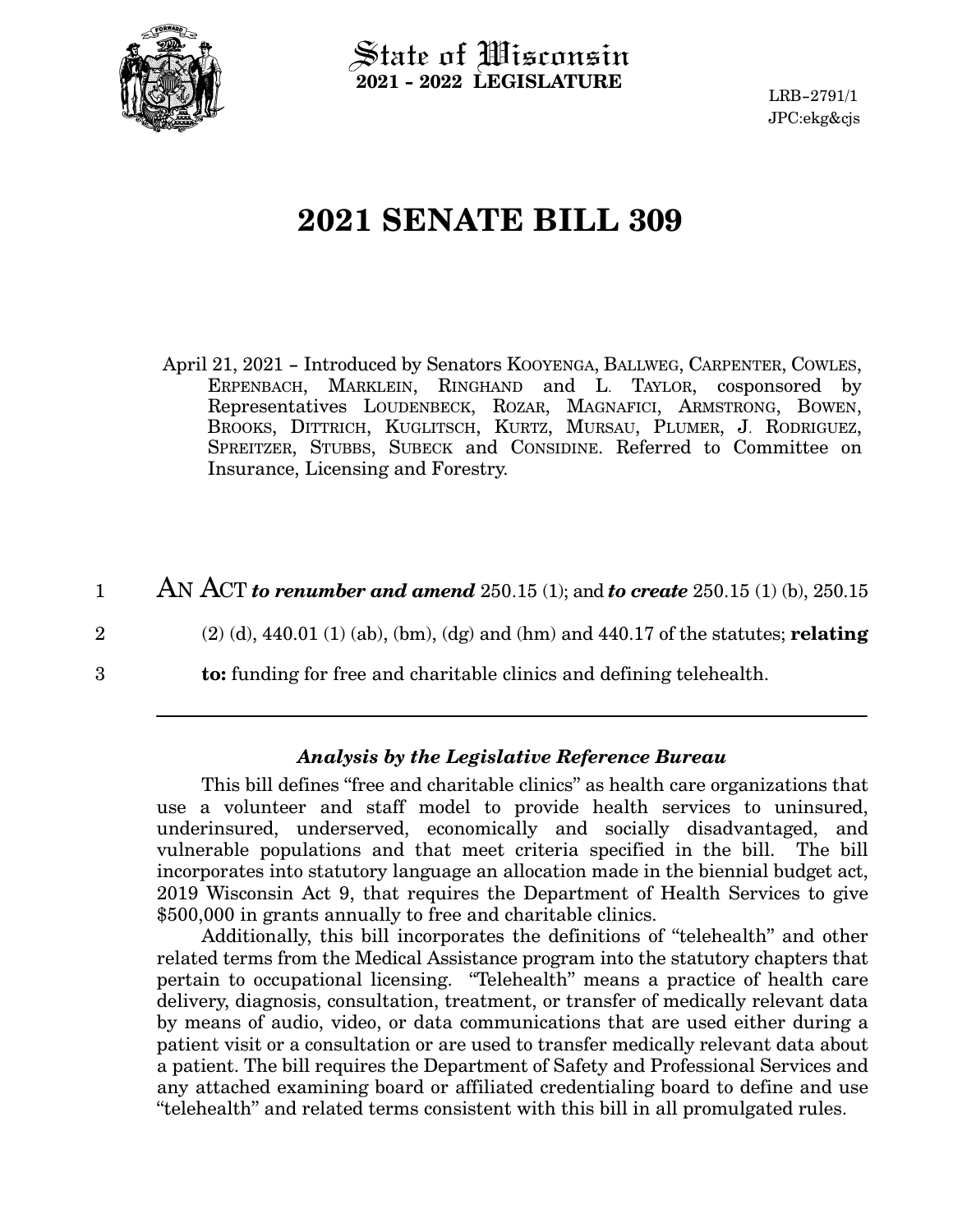### **SENATE BILL 309**

For further information see the state fiscal estimate, which will be printed as an appendix to this bill.

## *The people of the state of Wisconsin, represented in senate and assembly, do enact as follows:*

- **SECTION 1.** 250.15 (1) of the statutes is renumbered 250.15 (1) (intro.) and amended to read: 1 2
- 250.15 **(1)** DEFINITION DEFINITIONS. (intro.) In this section, "community: 3
- (a) "Community health center" means a health care entity that provides primary health care, health education and social services to low-income individuals. 4 5
- **SECTION 2.** 250.15 (1) (b) of the statutes is created to read: 6
- 250.15 **(1)** (b) "Free and charitable clinics" means health care organizations that use a volunteer and staff model to provide health services to uninsured, underinsured, underserved, economically and socially disadvantaged, and vulnerable populations and that meet all of the following criteria: 7 8 9 10
- 1. The organizations are nonprofit and tax exempt under section 501 (c) (3) of the Internal Revenue Code or are a part of a larger nonprofit, tax-exempt organization. 11 12 13
- 14

2. The organizations are located in this state or serve residents in this state.

- 3. The organizations restrict eligibility to receive services to individuals who are uninsured, underinsured, or have limited or no access to primary, specialty, or prescription care. 15 16 17
- 18

4. The organizations provide one or more of the following services:

- a. Medical care. 19
- b. Mental health care. 20
- c. Dental care. 21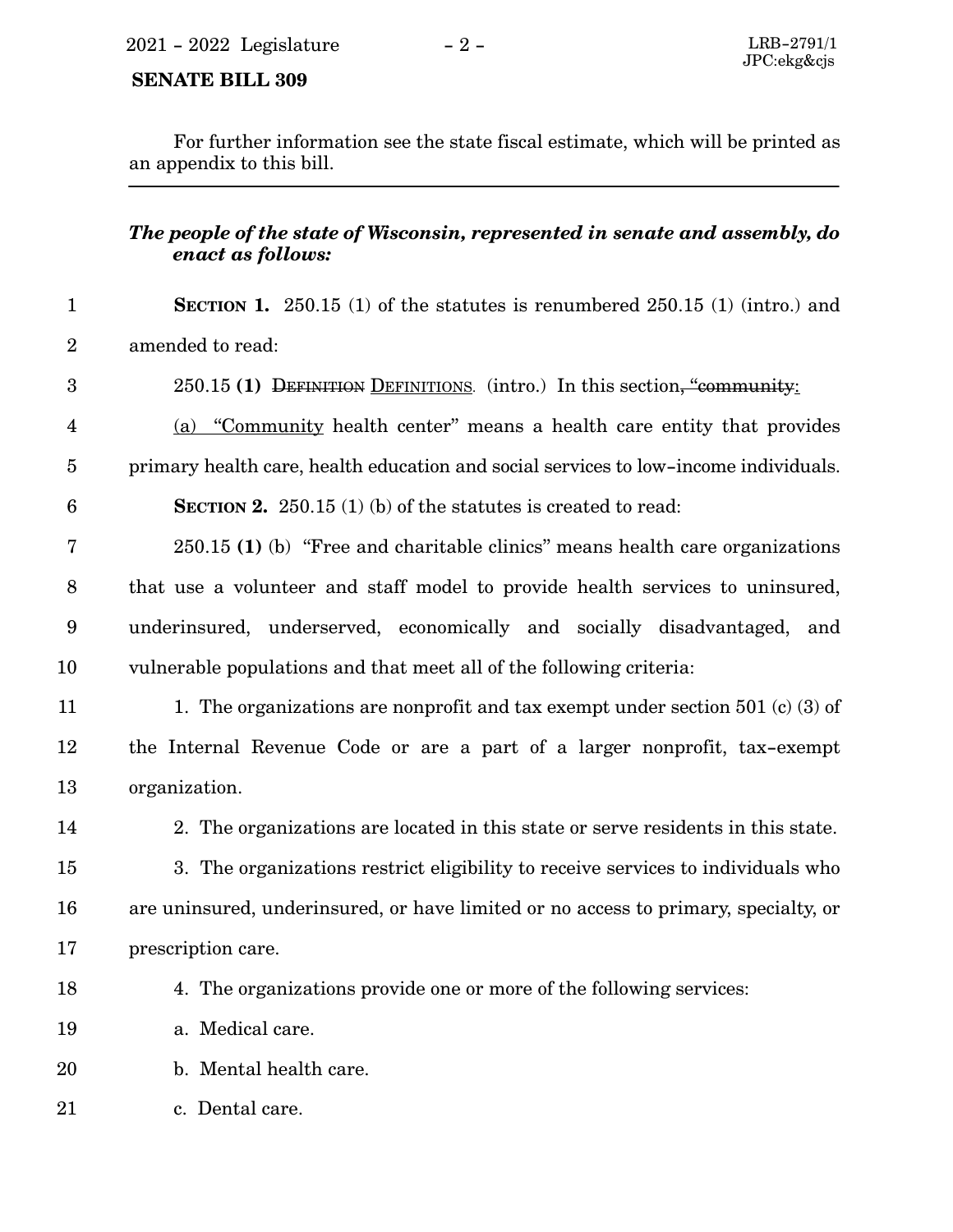$2021$  -  $2022$  Legislature -  $3$  -

## **SENATE BILL 309**

| $\mathbf{1}$     | d. Prescription medications.                                                          |
|------------------|---------------------------------------------------------------------------------------|
| $\boldsymbol{2}$ | 5.<br>The organizations use volunteer health care professionals, nonclinical          |
| 3                | volunteers, and partnerships with other health care providers to provide the services |
| 4                | under subd. 4.                                                                        |
| 5                | 6. The organizations are not federally qualified health centers as defined in 42      |
| 6                | USC 1396d (l) (2) and do not receive reimbursement from the federal centers for       |
| 7                | medicare and medicaid services under a federally qualified health center payment      |
| 8                | methodology.                                                                          |
| 9                | <b>SECTION 3.</b> 250.15 (2) (d) of the statures is created to read:                  |
| 10               | $250.15$ (2) (d) To free and charitable clinics, \$500,000.                           |
| 11               | SECTION 4. $440.01$ (1) (ab), (bm), (dg) and (hm) of the statutes are created to      |
| 12               | read:                                                                                 |
| 13               | 440.01 (1) (ab) "Asynchronous telehealth service" means telehealth that is            |
| 14               | used to transmit medical data about a patient to a health care provider when the      |
| 15               | transmission is not a 2-way, real-time interactive communication.                     |
| 16               | (bm) "Interactive telehealth" means telehealth delivered using multimedia             |
| 17               | technology<br>communication<br>that<br>permits 2-way,<br>real-time,<br>interactive    |
| 18               | communications between a health care provider at a distant site and the patient or    |
| 19               | the patient's health care provider.                                                   |
| 20               | "Remote patient monitoring" means telehealth in which a patient's<br>$\log$           |
| 21               | medical data is transmitted to a health care provider for monitoring and response if  |
| 22               | necessary.                                                                            |
| 23               | "Telehealth" means a practice of health care delivery, diagnosis,<br>(hm)             |
| 24               | consultation, treatment, or transfer of medically relevant data by means of audio,    |
| 25               | video, or data communications that are used either during a patient visit or a        |
|                  |                                                                                       |